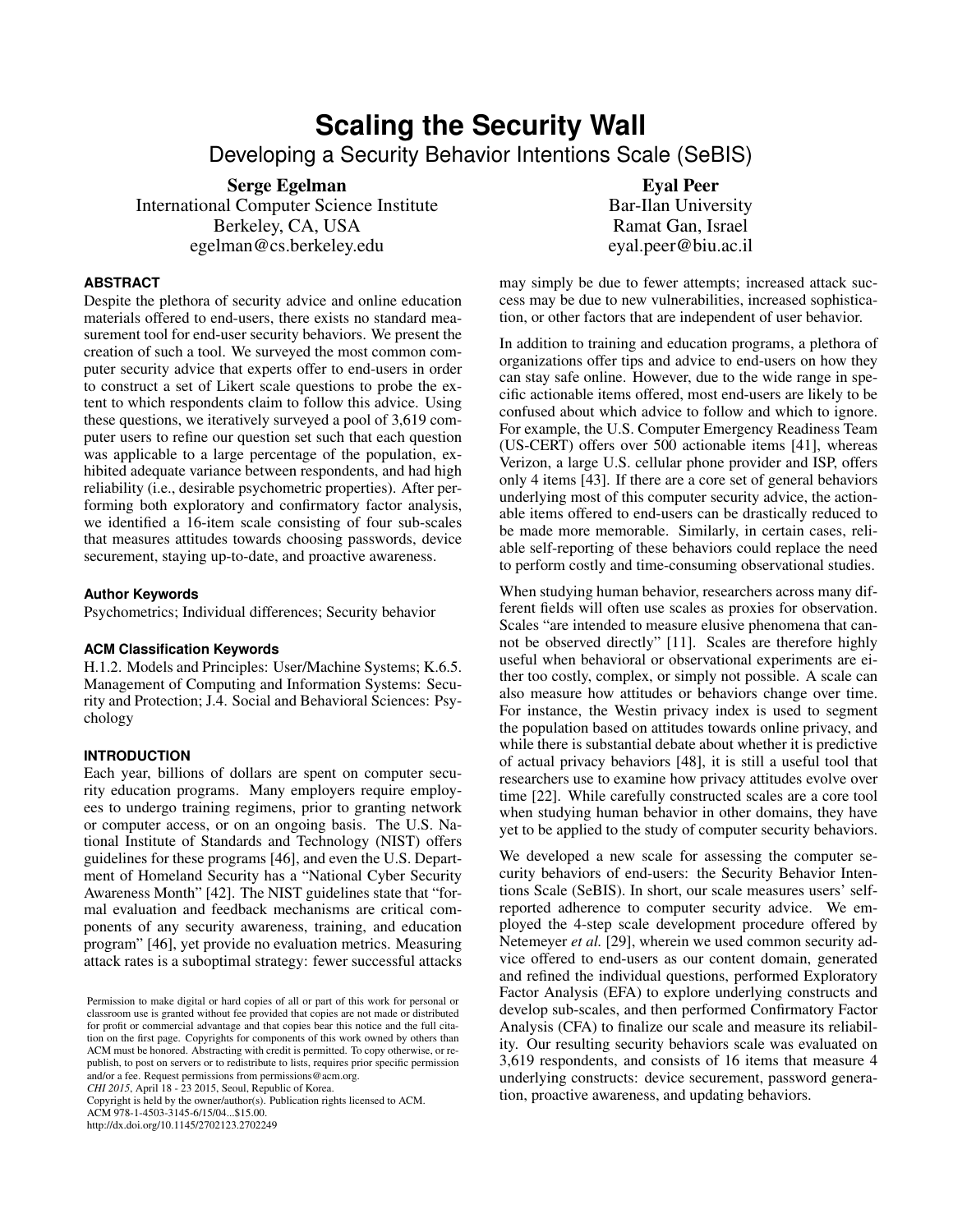# **RELATED WORK**

Several models have been created to analyze how humans make security decisions (e.g., [\[47,](#page-9-7) [9,](#page-8-1) [30\]](#page-9-8)), which researchers have used to offer recommendations. For instance, Egelman *et al.* showed that when less-frequent high-risk warnings appear similar to frequent low-risk security warnings, users ignore both [\[12\]](#page-8-2). Felt *et al.* showed that smartphone permission warnings are overlooked because they occur too frequently and with poor timing [\[16\]](#page-8-3). In this vein, usable security research has greatly improved the security interventions to which users are exposed. We posit that further gains can be made by differentiating users according to individual traits and offering different intervention designs based on those traits. However, for this to be possible, we first need a reliable tool for measuring users' traits, such as their adherence to common computer security practices.

Scales are most often used in psychology, as a means of measuring underlying psychological constructs. One scale that might be relevant to our work is the Domain-Specific Risk-Taking (DoSpeRT) scale, which measures a person's selfreported propensity to engage in risky behaviors across four dimensions: ethical, financial, health/safety, recreational, and social [\[4\]](#page-8-4). We hypothesize that an individual's propensity to take safety risks may predict their computer security behaviors. Other psychometrics may also apply: for instance, high impulsivity (e.g., [\[31\]](#page-9-9)) may predict an individual's willingness to visit questionable URLs, low concern for future consequences (e.g., [\[21\]](#page-8-5)) may predict an individual's disinclination for running security software, and so forth.

While we are not aware of any studies to develop a scale to measure end-user security behaviors, researchers have raised questions about the psychological underpinnings of computer crime for over three decades. Copes *et al.* created a survey instrument to examine correlations between victimization and demographic factors [\[8\]](#page-8-6). Sherizen suggested that there may exist certain "markers" that could be used to detect the propensity for committing online crimes [\[38\]](#page-9-10). Only recently have others started to explore this concept. For instance, self-control is a psychological construct with corresponding scales that can be used to measure its prevalence in people. Researchers have administered these scales to see if they correlate with either committing online crimes [\[27\]](#page-9-11), or being the victim of online crimes [\[5,](#page-8-7) [26\]](#page-9-12).

Measuring more general types of computer security behaviors has been limited to within organizations. Stanton *et al.* created a taxonomy of workplace computer security behaviors, and showed that they could be grouped by two dimensions: intentions and expertise [\[39\]](#page-9-13). Ng *et al.* [\[30\]](#page-9-8) used factor analysis to create and evaluate a model of end-user security behavior. Their goal was to use this model to predict email security behaviors, whereas our goal is the development of a composite measurement scale.

Privacy is related to security and has several of its own scales that have been developed over the years and are actively used by researchers to better understand people's attitudes and intentions. The most well known privacy scale is the Westin index, which is used to classify consumers into three groups

based on their privacy attitudes: fundamentalists, pragmatists, and the unconcerned [\[22\]](#page-9-5). While the Westin index is wellcited and frequently used by privacy researchers, it has been shown to be a poor predictor of privacy-preserving behavior (e.g., [\[48,](#page-9-4) [16\]](#page-8-3)). The scale is therefore used to illustrate the gap between stated preferences (as measured by the Westin index) and observed behaviors (as measured through empirical studies)—the so-called "privacy paradox." Thus, the selfreported data may not be "wrong," but instead there may be many other factors at play that influence behavior [\[1,](#page-8-8) [2\]](#page-8-9).

The Westin index is unidimensional and therefore only measures one aspect of privacy, whereas other scales measure privacy attitudes and behaviors across multiple dimensions. Malhotra *et al.* developed the Internet Users' Information Privacy Concerns (IUIPC) scale by performing careful factor analysis, and showed that privacy concerns can be measured across three dimensions: control over information, awareness of privacy practices, and attitudes about information collection [\[23\]](#page-9-14). Buchanan *et al.* developed three different unidimensional privacy scales, which together measure concerns, general behaviors, and use of technical solutions [\[6\]](#page-8-10).

The Security Behavior Intentions Scale (SeBIS) is a new scale to measure end-users' intentions to comply with computer security advice. We followed the scale development procedure outlined by Netemeyer *et al.* [\[29\]](#page-9-6):

- 1. Construct Definition and Content Domain: Clearly defining the construct that the scale intends to measure.
- 2. Generating and Judging Measurement Items: Creating a pool of candidate questions and then evaluating the questions to remove ones that are invalid.
- 3. Designing and Conducting Studies to Develop and Refine Scale: Performing EFA to reduce the set of questions and explore latent constructs to build a model.
- 4. Finalizing the Scale: Performing CFA to confirm that the scale fits the intended model, as well as reliability analysis.

In the remainder of this paper, we describe how we applied each of these steps and their results. We then describe how we used our scale to explore correlations between self-reported security behaviors and existing psychometrics.

# **CONSTRUCT DEFINITION AND INITIAL ITEMS**

The goal of our scale is to measure end-users' intentions to comply with common security advice. This created two constraints: limiting our metric to security behaviors applicable to most end-users (*vis-a-vis `* advice for corporate users, etc.), and only consisting of "widely accepted" security behaviors. We examined the advice offered to end-users by nationwide U.S. ISPs, US-CERT, and industry consortia. Based on this advice, we enumerated a preliminary set of computer security behaviors, omitting advice that was too technical.

Our initial list consisted of 26 behaviors. Next, we met with a group of six computer security experts who offered additional items, increasing our set to 30 behaviors. We transformed these 30 behaviors into personal statements that could be answered based on degree of agreement (i.e., "strongly agree" to "strongly disagree"). To minimize acquiescence bias (i.e., the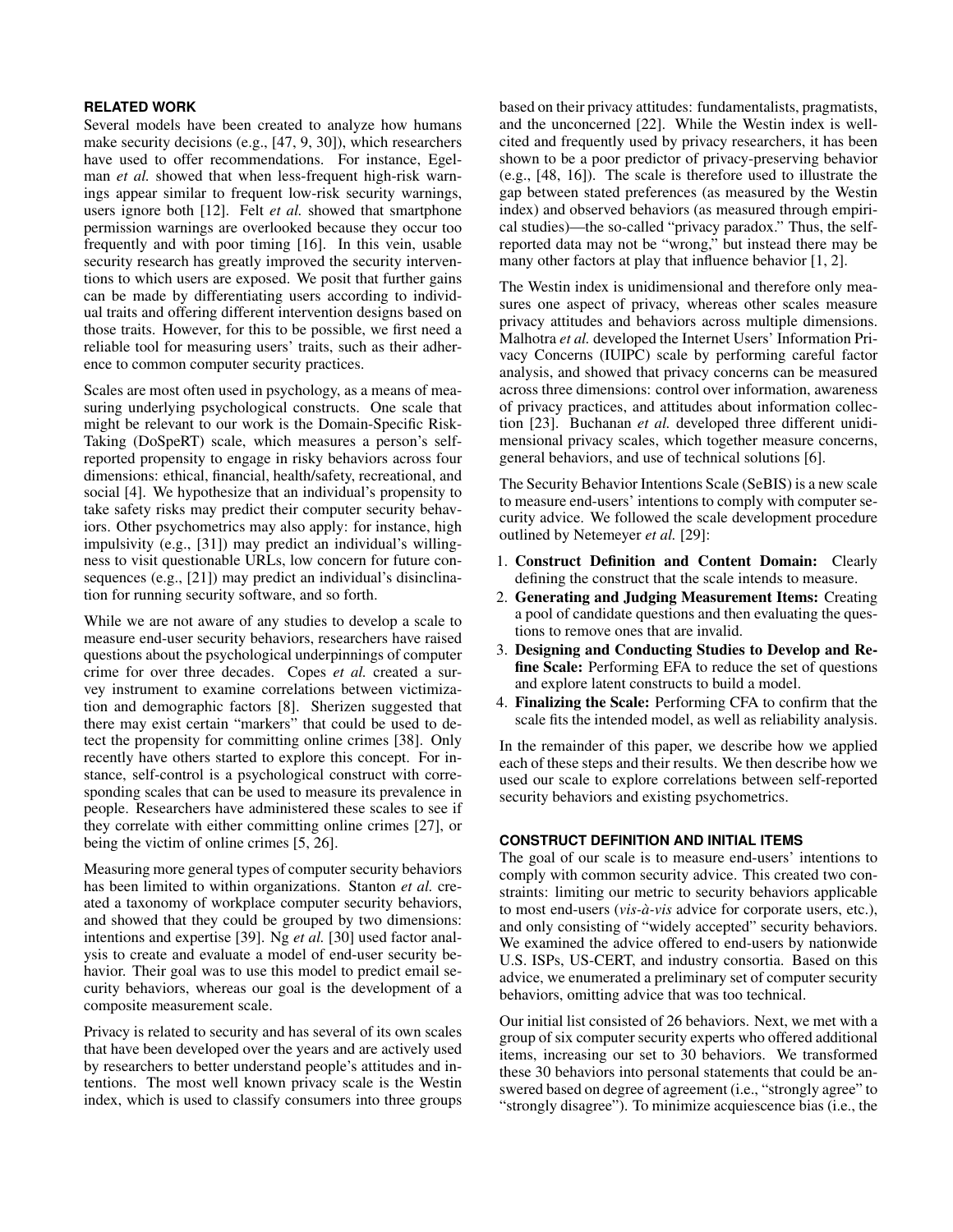| #              | Ouestion                                                                                                     |                | N/A        | $\mu$      | $\sigma$ |
|----------------|--------------------------------------------------------------------------------------------------------------|----------------|------------|------------|----------|
| A <sub>1</sub> | I apply software updates as soon as my computer prompts me.                                                  | 5              | $(1.0\%)$  | 3.20       | 1.221    |
| A2             | I am happy to use an older version of a program, as long as it meets my needs.                               | 5              | $(1.0\%)$  | $r_{1.99}$ | 1.000    |
| A <sub>3</sub> | Whenever I step away from my computer, I lock the screen.                                                    | 5              | $(1.0\%)$  | 2.50       | 1.306    |
| A4             | Others can access my smartphone or tablet without needing a PIN or passcode.                                 | 21             | $(4.4\%)$  | $r_{3.34}$ | 1.545    |
| A <sub>5</sub> | When I discover a computer security problem at work, I'm likely to promptly report it to my employer.        | 64             | $(13.4\%)$ | 4.08       | 0.995    |
| A6             | It's important to use a WiFi password to prevent unauthorized people from using my home network.             | 11             | $(2.3\%)$  | 4.66       | 0.690    |
| A7             | I frequently click links in email messages to see what they are, regardless of who sent the message.         | 5              | $(1.0\%)$  | $r_{4.51}$ | 0.922    |
| A8             | It's important to run anti-virus software on my computer.                                                    | 7              | $(1.5\%)$  | 4.35       | 0.941    |
| A <sup>9</sup> | When browsing websites, I frequently mouseover links to see where they go, before clicking them.             | $\overline{4}$ | $(0.8\%)$  | 4.13       | 0.977    |
| A10            | When using public WiFi, I visit the same websites that I would visit when using the Internet at home.        | 20             | $(4.2\%)$  | $r_{2.93}$ | 1.266    |
| A11            | I usually do not pay attention to where I'm downloading software from.                                       | $\overline{2}$ | $(0.4\%)$  | $r_{4.38}$ | 0.900    |
| A12            | I frequently backup my computer.                                                                             | 5              | $(1.0\%)$  | 3.07       | 1.165    |
| A13            | I frequently visit websites even when my web browser warns me against it.                                    | 8              | $(1.7\%)$  | $r_{3.98}$ | 1.028    |
| A14            | I circumvent my employer's computer usage policies when they prevent me from completing a task.              | 86             | $(18.0\%)$ | $r_{3.54}$ | 1.184    |
| A15            | I am careful to never share confidential documents stored on my home or work computers.                      | 15             | $(3.1\%)$  | 4.36       | 0.757    |
| A16            | Frequently checking the access control settings on social networking websites isn't worth the time it takes. | 18             | $(3.8\%)$  | $r_{3.56}$ | 1.165    |
| A17            | I always write down my passwords to help me remember them.                                                   | 6              | $(1.3\%)$  | $r_{3.60}$ | 1.313    |
| A18            | Creating strong passwords is not usually worth the effort.                                                   | 6              | $(1.3\%)$  | $r_{4.05}$ | 1.047    |
| A19            | I frequently check my financial accounts for fraudulent charges.                                             | 10             | $(2.1\%)$  | 4.11       | 0.914    |
| A20            | If I receive a suspicious email from a company that I do business with, I'll phone the company               | 22             | $(4.8\%)$  | 3.52       | 1.236    |
|                | to make sure the email is accurate.                                                                          |                |            |            |          |
| A21            | I never give out passwords over the phone.                                                                   | 7              | $(1.5\%)$  | 4.53       | 0.787    |
| A22            | I frequently purchase things that I see advertised in unsolicited emails.                                    | 4              | $(8.8\%)$  | $r_{4.51}$ | 0.840    |
| A23            | I tend to ignore computer security stories in the news because they don't impact me.                         | 4              | $(8.8\%)$  | $r_{3.83}$ | 1.050    |
| A24            | I use encryption software to secure files or email messages.                                                 | 10             | $(2.1\%)$  | 2.74       | 1.225    |
| A25            | Once I create a password, I tend to never change it.                                                         | 5              | $(1.0\%)$  | $r_{3.30}$ | 1.182    |
| A26            | I try to create a unique password for every account I have.                                                  | 5              | $(1.0\%)$  | 3.21       | 1.284    |
| A27            | Rather than logging out of websites, I usually just navigate elsewhere or close the window when I'm done.    | $\overline{7}$ | $(1.5\%)$  | $r_{3.06}$ | 1.299    |
| A28            | I always make sure that I'm at a secure website (e.g., SSL, "https://", a lock icon)                         |                |            | 3.80       | 1.173    |
|                | when transmitting information online.                                                                        | 4              | $(0.8\%)$  |            |          |
| A29            | I frequently use privacy software, "private browsing" or "incognito" mode when I'm online.                   | 6              | $(1.3\%)$  | 3.17       | 1.247    |
| A30            | I frequently let others use my computing devices (e.g., smartphone, tablet, laptop).                         | 3              | $(0.7\%)$  | r3.79      | 1.172    |

<span id="page-2-0"></span>Table 1. Initial set of security questions evaluated on a 5-point Likert scale (from "strongly disagree" to "strongly agree") by 479 participants. Depicted are the questions, the rate of "N/A" responses, and the average responses and standard deviations after recoding negatively-phrased questions (").

propensity for respondents to agree with every question) [\[34\]](#page-9-15), we reworded half the questions to be negatively phrased (i.e., agreement with the statement indicates *not* following common security advice). Thus, our initial question pool consisted of the 30 questions listed in Table [1.](#page-2-0)

#### **Method and Demographics**

In August of 2014, we performed an initial evaluation of our questions. We recruited participants from Amazon's Mechanical Turk, restricting the survey to participants based in the U.S. who had an approval rate of 95% or greater. We paid each participant \$1.00 to complete our survey, which consisted of the 30 aforementioned statements evaluated on a Likert scale ("strongly disagree (1)," "disagree (2)," "neither agree nor disagree (3)," "agree (4)," and "strongly agree (5)"). We gave participants a "N/A" option and the ability to simply not answer questions so that we could determine whether any questions were not applicable to our audience.

We were concerned that social desirability bias may have an impact on participants' responses [\[10\]](#page-8-11). That is, some participants may misreport their behaviors in order to make it appear as though they engage in more socially acceptable behaviors (e.g., participants may be ashamed to admit engaging in ill-advised behaviors). We took two steps to mitigate this concern. First, we advertised the experiment as a "computer behavior survey," so as to not specifically mention security during recruitment (thereby minimizing a potential selection bias). Second, we asked all participants to complete the 10item Strahan-Gerbasi version of the Marlowe-Crowne Social Desirability Scale [\[40\]](#page-9-16), which we then correlated with participants' responses to the security behavior questions.

As with all surveys, we were concerned with being able to deter and detect careless responses. Based on Meade and Craig's recommendation [\[25\]](#page-9-17), we included two separate "instructed response items" in our survey. On the first page of the survey after the consent form, we included the following:

*This study requires you to voice your opinion using the scales below. It is important that you take the time to read all instructions and that you read questions carefully before you answer them. Previous research on preferences has found that some people do not take the time to read everything that is displayed in the questionnaire. The questions below serve to test whether you actually take the time to do so. Therefore, if you read this, please answer 'three' on the first question, add three to that number and use the result as the answer on the second question. Thank you for participating and taking the time to read all instructions.*

*I would prefer to live in a large city rather than a small city.* [Strongly disagree (1), (2), (3), (4), (5), (6), Strongly agree (7)]

*I would prefer to live in a city with many cultural opportunities, even if the cost of living was higher.* [Strongly disagree  $(1)$ ,  $(2)$ ,  $(3)$ ,  $(4)$ ,  $(5)$ ,  $(6)$ , Strongly agree  $(7)$ ]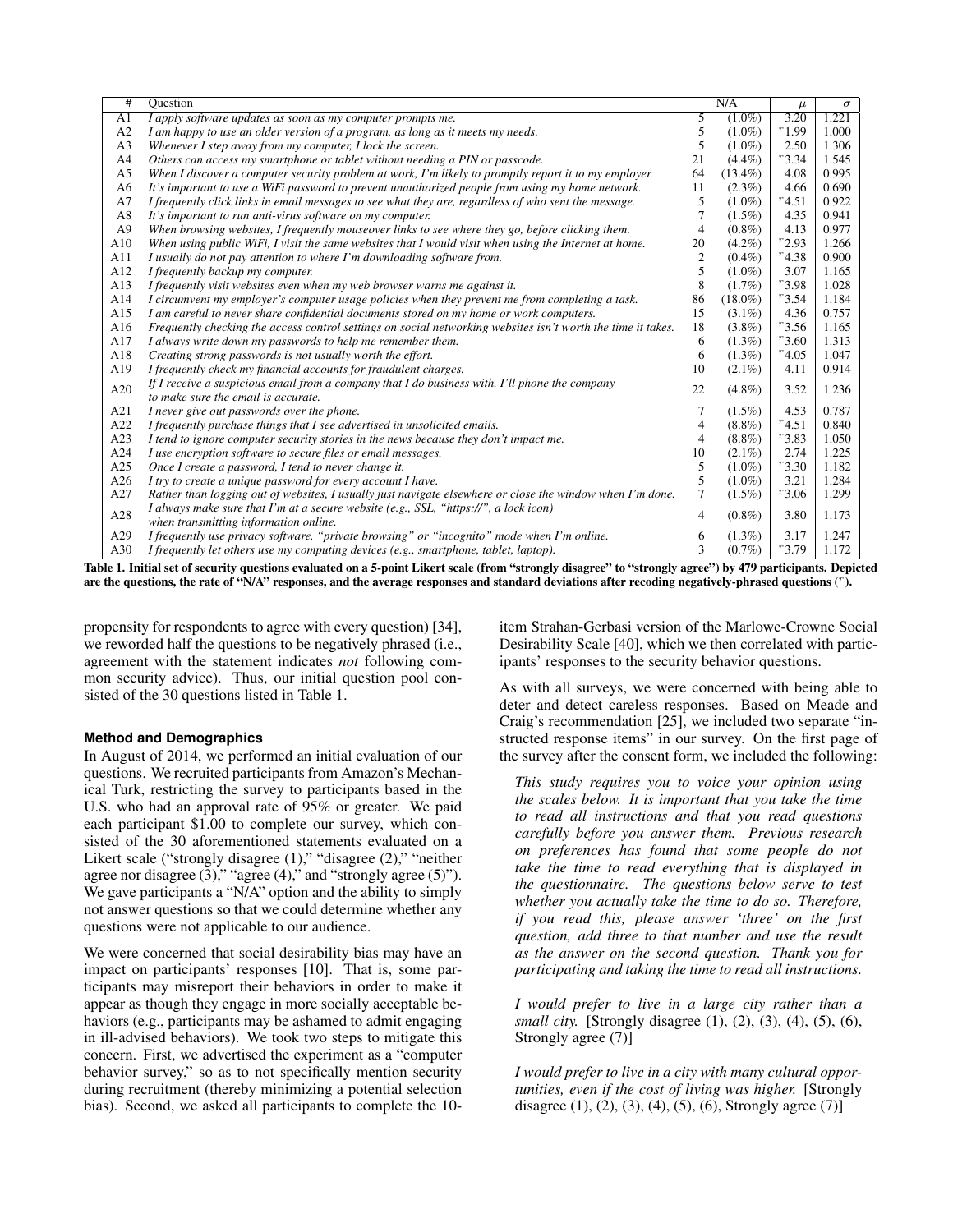If participants failed to select 3 and 6, respectively, they were given a second opportunity featuring bolded instructions. If they failed a second time, they were prevented from completing the survey. In addition to this attention check task, we included a second question hidden amongst the true/false Strahan-Gerbasi social desirability statements: *I do not read the questions in surveys.* We excluded participants who answered "true" for this question from our analysis.

We received a total of 503 responses, though removed 24 (4.8%) who did not answer the second attention check question correctly. Our resulting sample of 479 participants consisted of 273 males (57.0%) and ages ranged from 18 to 69  $(\mu = 33.2, \sigma = 10.5)$ . Thirty-six percent of our participants (173 of 479) held bachelor's degrees, while an additional 12.9% had completed some graduate school, and median household income was between \$35,000 and \$50,000. We therefore consider our sample to be representative of the U.S. online population, albeit with a slight male skew.

#### **Results**

We observed that the internal reliability of our initial question set was quite high (Cronbach's  $\alpha = 0.83$ ). We performed Pearson correlations between the Strahan-Gerbasi social desirability scale and each question, and only observed one to be statistically significant: A28 ( $r = 0.160$ ,  $p < 0.0005$ ). However, given the small effect size (i.e., 2.6% of variance is shared between this question and the social desirability scale), we chose to retain the question. This suggests that participants answered truthfully and consistently. At the same time, we discovered several issues with our items, which highlighted the need for question refinement: non-applicability, poor item-total correlation, and ceiling effects.

## *Non-Applicability*

We measured how many participants skipped items or responded with a "N/A" option. Two questions stood out, *A5* and *A14*, which both had to do with workplace computer usage. Participants did not respond to these questions 13.4% and 18.0% of the time, respectively. In hindsight, possible confounds are obvious: for instance, not having a job involving computer use. Thus, we decided to remove the question about circumventing policies (*A14*) and reworded *A5* to focus on promptly fixing/reporting security problems in general.

Additionally, questions *A22* and *A23* were not answered by 8.8% of participants. The former concerned buying items advertised via unsolicited emails, which we decided is not a security concern *per se*. The latter had to do with ignoring computer security stories in the news, which we felt was ambiguous: it did not describe a specific behavior, and a negative response could indicate either not following the news or disagreeing with the impact of computer security stories. Instead, we reworded it to be about proactively changing passwords after publicized data breaches.

We also realized that file sharing (*A15*) and social networking (*A16*) might not be widely applicable. We removed *A17* because there is no longer a clear consensus that writing down passwords is a poor practice (especially if it leads to creating stronger passwords). Similarly, we removed *A30*, which concerned sharing devices with others, because research suggests that this behavior is quite nuanced [\[13\]](#page-8-12), and therefore this question may have been ambiguous.

#### *Poor Item-Total Correlation*

Item-total correlation measures how well the responses to one item correlate with the other items in the scale (i.e., homogeneity). Questions are deemed to not represent the rest of the scale when their item-total correlations are below 0.2 [\[14\]](#page-8-13). This occurred in four questions: *A2* (0.117), *A3* (0.147), *A17* (0.113), and *A29* (0.196). We observed that these questions all used qualifiers (e.g., "I *frequently*..." or "I *always*..."). Given that the purpose of the scale was for participants to report how frequently they engaged in each activity, we realized that we needed to remove the qualifiers from each statement and change the response format so that, instead of measuring agreement with a certain behavior, our scale would measure the frequency of engaging in that behavior using the options of, "always," "often," "sometimes," "rarely," and "never."

## *Ceiling Effects*

Because a scale is designed to quantify one respondent's response relative to others, it is important that individual questions exhibit adequate variance; if everyone responds in the same manner, the scale is of little utility. Ceiling and floor effects occur when questions fail to capture sufficient variance; responses lie at one end of the spectrum because the provided responses did not adequately capture the true range of opinions. We observed that this was the case with questions *A6*, *A7*, *A8*, *A11*, *A15*, *A21*, and *A22*. The average responses to these questions were close to the maximum (i.e.,  $4.0 < \mu < 5.0$ , and had relatively low standard deviations (i.e.,  $\sigma$  < 1.0). As a result, we explored alternate wordings.

# *Additional Testing*

We evaluated the impact of wording changes on responses, both with regard to variance and applicability. These iterations involved 2,184 additional participants, who we recruited in the same manner as our initial sample. Additionally, we also screened out participants who had completed a previous iteration of the survey. We produced a refined set of 24 questions that exhibited adequate variance, were applicable to almost all participants, were free from ceiling effects, and showed high item-total correlations.

## **REFINING THE SCALE**

We recruited an additional cohort of participants so that we could perform Exploratory Factor Analysis (EFA) on the resulting 24 items. We describe our methodology and results.

# **Methodology**

We recruited 500 new participants to respond to a set of 24 security questions (Table [2\)](#page-4-0). Additionally, we randomly assigned a fifth of our sample to complete the 16-item Privacy Concerns Scale [\[6\]](#page-8-10). We did this to assess the discriminant validity of our scale: whether it was measuring a new construct or something already captured by existing privacy scales (PCS correlates significantly with other established privacy scales, the Westin Index [\[22\]](#page-9-5), and the IUIPC [\[23\]](#page-9-14)). (We piloted established psychometric tests on the participants who did not receive PCS, which we describe later in this paper.)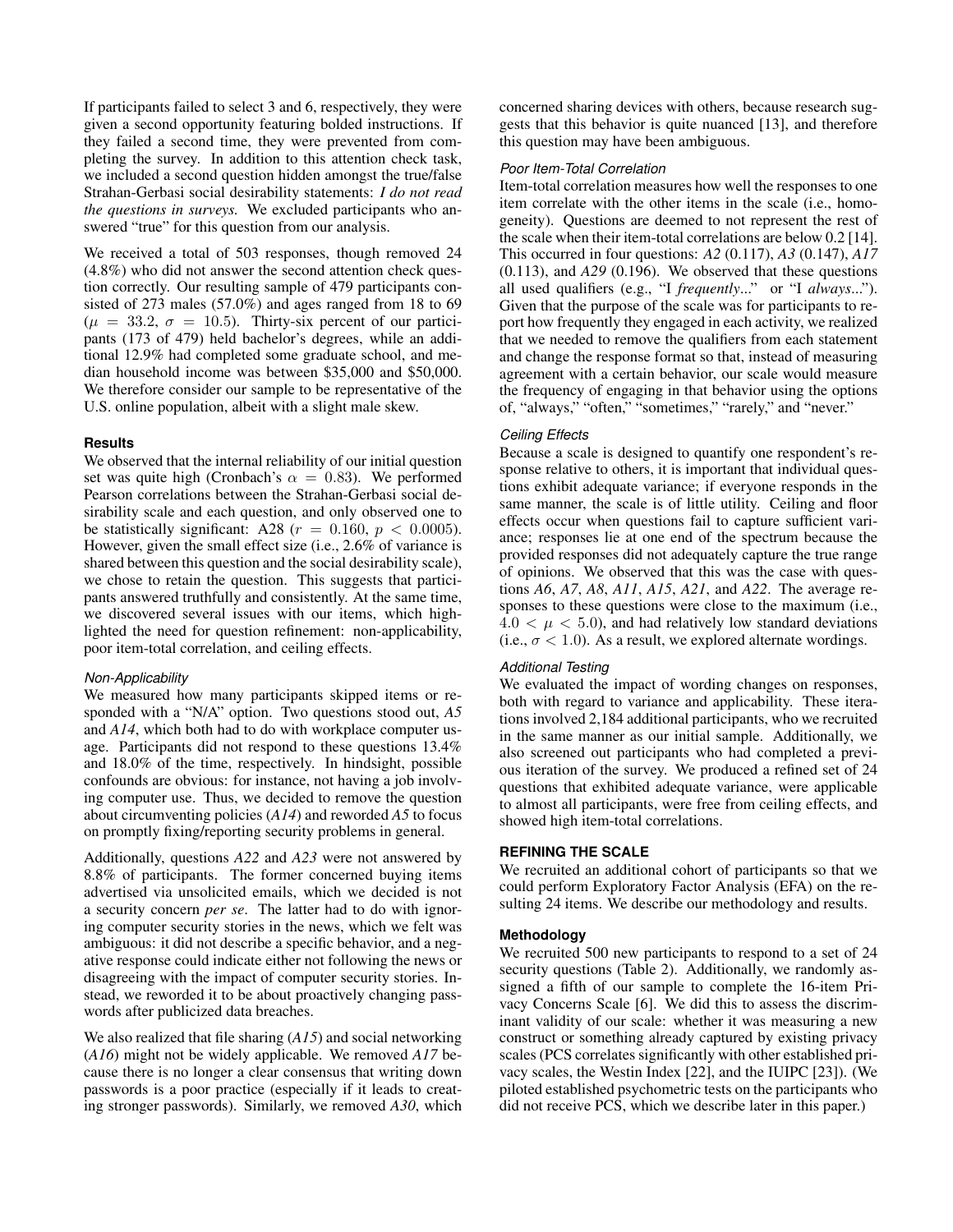| #              | Question                                                                                                      |                | N/A       | $\mu$      | $\sigma$ |
|----------------|---------------------------------------------------------------------------------------------------------------|----------------|-----------|------------|----------|
| B1             | When I'm prompted about a software update, I install it right away.                                           |                | $(0.2\%)$ | 3.23       | 0.993    |
| B <sub>2</sub> | When my computer wants me to reboot after applying an update or installing software, I put it off.            | 0              | $(0.0\%)$ | $r_{3.08}$ | 1.116    |
| B <sub>3</sub> | I try to make sure that the programs I use are up-to-date.                                                    |                | $(0.2\%)$ | 3.89       | 0.914    |
| B <sub>4</sub> | I manually lock my computer screen when I step away from it.                                                  | 5              | $(1.1\%)$ | 2.58       | 1.386    |
| B <sub>5</sub> | I set my computer screen to automatically lock if I don't use it for a prolonged period of time.              | 3              | $(0.7\%)$ | 3.47       | 1.552    |
| <b>B6</b>      | I log out of my computer, turn it off, put it to sleep, or lock the screen when I'm done using it.            |                | $(0.2\%)$ | 3.87       | 1.283    |
| B7             | I use a PIN or passcode to unlock my mobile phone.                                                            | 18             | $(3.9\%)$ | 3.27       | 1.798    |
| B <sub>8</sub> | I use a password/passcode to unlock my laptop or tablet.                                                      | 22             | $(4.8\%)$ | 3.99       | 1.525    |
| <b>B</b> 9     | If I discover a security problem, I continue what I was doing because I assume someone else will fix it.      | 15             | $(3.3\%)$ | r3.98      | 0.972    |
| <b>B10</b>     | When someone sends me a link, I open it without first verifying where it goes.                                | $\Omega$       | $(0.0\%)$ | r3.85      | 1.068    |
| <b>B11</b>     | I verify that my anti-virus software has been regularly updating itself.                                      | 9              | $(2.0\%)$ | 3.59       | 1.215    |
| <b>B12</b>     | When browsing websites, I mouseover links to see where they go, before clicking them.                         | 0              | $(0.0\%)$ | 3.48       | 1.115    |
| <b>B13</b>     | I know what website I'm visiting based on its look and feel, rather than by looking at the URL bar.           | 3              | $(0.7\%)$ | $r_{2.92}$ | 1.107    |
| <b>B14</b>     | I backup my computer.                                                                                         | $\overline{2}$ | $(0.4\%)$ | 2.97       | 1.216    |
| <b>B15</b>     | When I hear about websites that have been hacked, I wait to change my passwords                               | 16             | $(3.5\%)$ | $r_{3,41}$ | 1.232    |
|                | until I have been personally notified.                                                                        |                |           |            |          |
| <b>B16</b>     | I use some kind of encryption software to secure sensitive files or personal information.                     | 20             | $(4.4\%)$ | 2.56       | 1.401    |
| <b>B17</b>     | I do not change my passwords, unless I have to.                                                               | $\Omega$       | $(0.0\%)$ | $r_{2,40}$ | 1.103    |
| <b>B18</b>     | I use different passwords for different accounts that I have.                                                 |                | $(0.2\%)$ | 3.59       | 1.084    |
| <b>B19</b>     | I do not include special characters in my password if it's not required.                                      | 2              | $(0.4\%)$ | $r_{2.95}$ | 1.349    |
| <b>B20</b>     | When I create a new online account, I try to use a password that goes beyond the site's minimum requirements. | 2              | $(0.4\%)$ | 3.37       | 1.193    |
| <b>B21</b>     | When I'm done using a website that I'm logged into, I manually log out of it.                                 | $\mathbf{0}$   | $(0.0\%)$ | 3.64       | 1.125    |
| <b>B22</b>     | I submit information to websites without first verifying that it will be sent securely                        |                | $(0.2\%)$ | r3.65      | 1.103    |
|                | (e.g., SSL, "https://", a lock icon).                                                                         |                |           |            |          |
| <b>B23</b>     | I use privacy software, "private browsing," or "incognito" mode when I'm browsing online.                     | 3              | $(0.7\%)$ | 2.55       | 1.119    |
| <b>B24</b>     | I clear my web browsing history.                                                                              | $\mathbf{0}$   | $(0.0\%)$ | 3.31       | 1.114    |

<span id="page-4-0"></span>Table 2. Revised set of security questions evaluated on a 5-point Likert scale (from "never" to "always") by 456 participants. Depicted are the questions, the rate of "N/A" responses, and the average responses and standard deviations after recoding negatively-phrased questions (").



<span id="page-4-1"></span>Figure 1. Scree plot showing eigenvalues from EFA, acceleration factor, optimal coordinates, and parallel analysis. We extracted 4 components.

Since we found that responses to the security questions did not correlate with social desirability, we removed the Strahan-Gerbasi scale, which also removed our second attention check (i.e., *I do not read the questions in surveys*). To compensate for this, we followed Meade and Craig's recommendation to screen out careless responses based on completion times [\[25\]](#page-9-17). Because reading speed is so varied and because there was no obvious threshold in our data, we removed participants whose completion times were in the top 10% (i.e., those finishing the survey in under 227s), which left us with 456 valid responses.

#### **Results**

We examined individual questions in terms of means, standard deviations, and applicability. Table [2](#page-4-0) shows that the ceiling effects in our initial experiments disappeared: all means were below 4.0 and standard deviations exceeded 0.9. Similarly, each question was applicable to over 95% of our participants. Thus, we proceeded to factor analysis and measured reliability. While we allowed participants to omit specific questions so that we could measure applicability, factor analysis and reliability metrics (e.g., Cronbach's alpha) require all scale items. As a result, we removed 80 participants who omitted responses to any questions, leaving us with a sample size of 376 for the remainder of our analysis. This sample size still exceeds the recommendation of Hair *et al.* to use a minimum of 5 participants per item [\[18\]](#page-8-14).

#### *Factor Analysis*

Bartlett's test of sphericity ( $\chi^2(276) = 2037.7, p < 0.0005$ ) and the Measure of Sampling Adequacy (0.869) showed that our data were correlated and measured common factors. We performed an exploratory Principal Component Analysis (PCA) and extracted six components based on the Kaiser criterion (i.e., retaining all components with eigenvalues  $> 1.0$ ). Since the Kaiser criterion is considered to be overly inclusive [\[15\]](#page-8-15), we also determined the optimal coordinates and performed parallel analysis (Figure [1\)](#page-4-1). Determining optimal coordinates involves linear regression to fit a line to the smallest eigenvalues and then determining the point at which an eigenvalue diverges [\[33\]](#page-9-18). As can be seen in Figure [1,](#page-4-1) this test indicated that we should retain four components.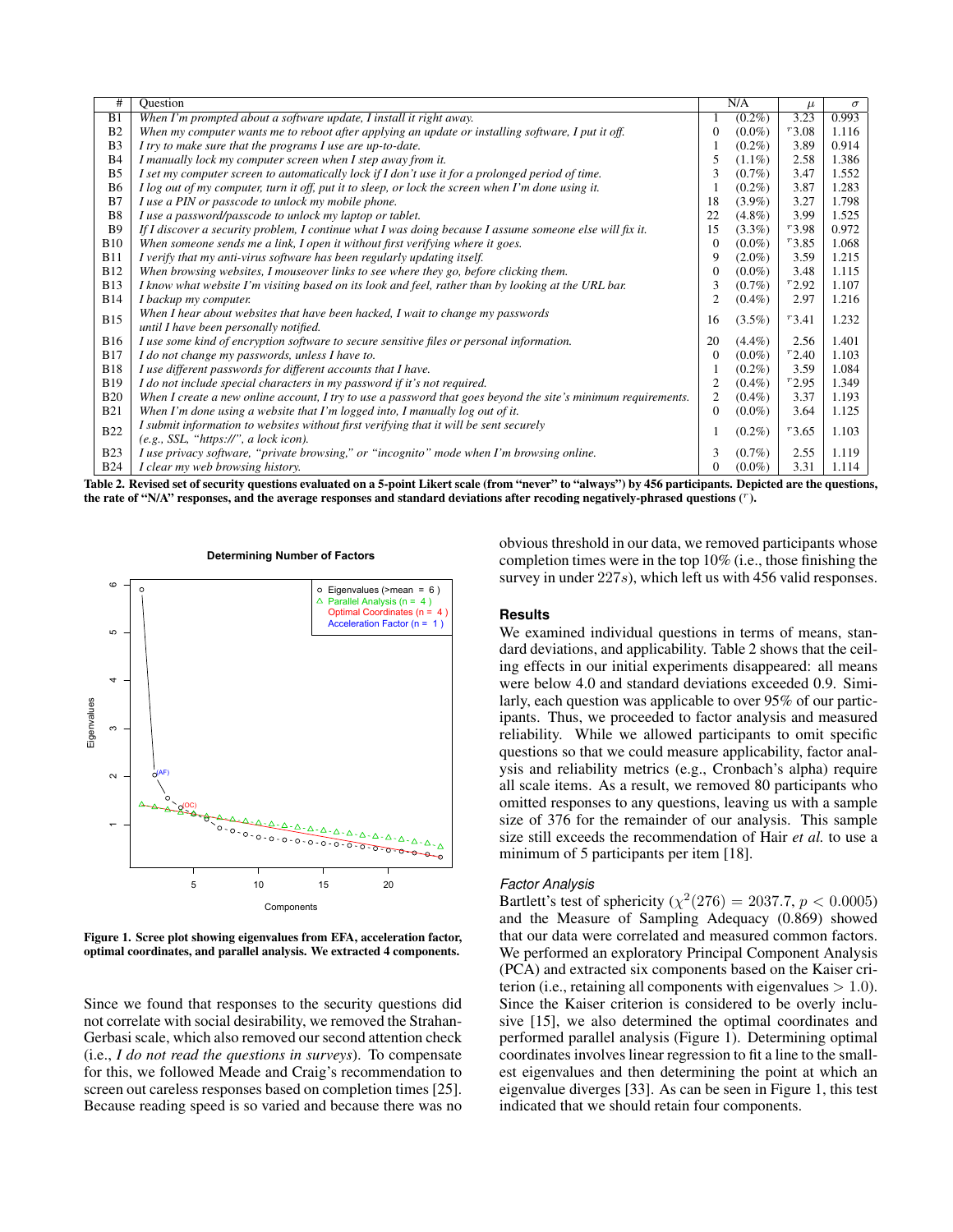|                | Passwords | Securement | Awareness | Updating |            |
|----------------|-----------|------------|-----------|----------|------------|
| $\alpha$       | 0.764     | 0.728      | 0.668     | 0.719    |            |
| IІС            | 0.449     | 0.407      | 0.288     | 0.469    | <b>ITC</b> |
| <b>B18</b>     | .742      |            |           |          | 0.512      |
| <b>B20</b>     | .742      |            |           |          | 0.629      |
| <b>B19</b>     | .735      |            |           |          | 0.580      |
| <b>B17</b>     | .692      |            |           |          | 0.543      |
| B5             |           | .760       |           |          | 0.526      |
| B8             |           | .724       |           |          | 0.513      |
| B7             |           | .720       |           |          | 0.502      |
| <b>B</b> 4     |           | .714       |           |          | 0.547      |
| <b>B22</b>     |           |            | .727      |          | 0.496      |
| <b>B10</b>     |           |            | .697      |          | 0.488      |
| <b>B</b> 9     |           |            | .628      |          | 0.402      |
| <b>B</b> 13    |           |            | .552      |          | 0.326      |
| <b>B12</b>     |           |            | .540      |          | 0.403      |
| B1             |           |            |           | .797     | 0.474      |
| B <sub>3</sub> |           |            |           | .773     | 0.589      |
| <b>B11</b>     |           |            |           | .726     | 0.580      |

<span id="page-5-0"></span>Table 3. Factor loadings (PCA with Varimax rotation; loadings < 0.25 removed) from EFA. The first two rows depict reliability measures: Cronbach's  $\alpha$  and average inter-item correlation. The last column depicts each item-total correlations.

Parallel analysis involves extracting eigenvalues from random data [\[19\]](#page-8-16). Any retained eigenvalues should be greater than those extracted due entirely to random sampling error. Thus, the eigenvalues generated by parallel analysis are compared to those generated by EFA, and when the  $i^{th}$  eigenvalue of the former is greater than the  $i<sup>th</sup>$  eigenvalue of the latter, it is concluded that there are  $i - 1$  underlying components. This corroborated our decision to extract four components.

We applied a Varimax rotation and considered an item to be loaded on a factor if its loading exceeded 0.5. We also applied Saucier's criterion of only considering an item to be loaded on a component if its loading on that component was more than twice as high as its loading on other components [\[36\]](#page-9-19). Based on these requirements, we removed the following seven items: *B6*, *B14*, *B15*, *B16*, *B21*, *B23*, and *B24*. Finally, we observed that removing *B2* increased Cronbach's alpha of its associated sub-scale from 0.707 to 0.719. Thus, we retained the remaining 16 items and reran PCA. The rotated factor loadings are depicted in Table [3.](#page-5-0)

The four components that we extracted predicted over 55.6% of variance. Based on each component's items, four distinct themes emerged: password generation (e.g., creating strong passwords, changing passwords), device securement (e.g., using a PIN on a smartphone, locking a desktop screen when stepping away), proactive awareness (e.g., checking links before clicking them), and updating (e.g., applying software updates in a timely manner). Each of these components accounted for 26.7%, 11.6%, 9.0%, and 8.3% of variance, respectively. Our scale thus consists of four sub-scales.

#### *Reliability*

We examined scale reliability in three parts. First we computed Cronbach's alpha for the full scale ( $\alpha = 0.801$ ) and its sub-scales (see Table [3\)](#page-5-0). We observed that our data complied with the metric used by McKinley *et al.* [\[24\]](#page-9-20): a multicomponent scale is reliable if  $\alpha > 0.6$  for all sub-scales and  $\alpha > 0.7$  for a majority of sub-scales.

Next, we calculated the item-total correlation of each item, which is the Pearson correlation between the item and the average of all other items in its sub-scale. Everitt recommends a threshold of 0.2 [\[14\]](#page-8-13), which our items all exceeded. Finally, we calculated the average inter-item correlation; Robinson *et al.* classify average inter-item correlations between 0.20 and 0.29 as "extensive" and above 0.30 as "exemplary" [\[35\]](#page-9-21). The lowest average inter-item correlation was found in the "awareness" component, though it was still 0.288 (i.e., "extensive"), whereas the reliability of the other three components was consistently above 0.4. Thus, by all three measures, we concluded that our sub-scales each had high reliability.

## *Discriminant Validity: Correlation with Privacy Concerns*

We randomly selected one fifth of our participants<sup>[1](#page-5-1)</sup> to complete an additional question set: the 16-item Privacy Concern Scale developed by Buchanan *et al.* [\[6\]](#page-8-10). The reason for using this scale in particular was that it is unidimensional and has high internal reliability; across the 68 participants (18% of 376) who completed it,  $\alpha = 0.935$ . We performed Pearson correlations between participants' average privacy concern score, and the average scores for each of our new scale's four sub-scales: *passwords* (r = 0.151, p < 0.219), *securement* ( $r = 0.153$ ,  $p < 0.213$ ), *awareness* ( $r = 0.251$ ,  $p < 0.039$ <sup>[2](#page-5-2)</sup>, and *updating* ( $r = 0.164$ ,  $p < 0.183$ ). The lack of significant correlations suggests that security behaviors are orthogonal to privacy concerns, and therefore our new scale is measuring something different.

#### **FINALIZING THE SCALE**

Based on the previous EFA, we created a final survey instrument that included only the 16 final questions (Table [4\)](#page-6-0), in random order, with the N/A option removed (i.e., all questions were now required). We included additional questions from several well-studied psychometric tests in an attempt to correlate the self-reported security behaviors measured by our instrument with existing psychometrics. In this section we describe the Confirmatory Factor Analysis (CFA) that we performed and how it showed reasonable goodness of fit between our questions and the hypothesized latent factors. We show how the scale also has good reliability and how its underlying constructs relate to well-established psychometrics.

#### **Factor Analysis**

We recruited an additional cohort of 500 participants from Mechanical Turk to participate in a final experiment. We followed the recommendation of Peer *et al.* [\[32\]](#page-9-22), who showed that restricting tasks to workers who have completed over 500 previous tasks and at least 95% approval rates negates the need for attention check questions. In addition to these two requirements, we restricted participation to those 18 or over in the U.S. who had not been exposed to one of our previous question sets. We included the initial instructed response question, but did not do any post hoc screening.

<span id="page-5-1"></span><sup>&</sup>lt;sup>1</sup>As we noted earlier, the remaining participants completed other psychometrics, which we piloted prior to our CFA experiment, discussed in the next section.

<span id="page-5-2"></span> $2$ Upon applying the Bonferroni correction to account for multiple testing, we do not consider this to be statistically significant.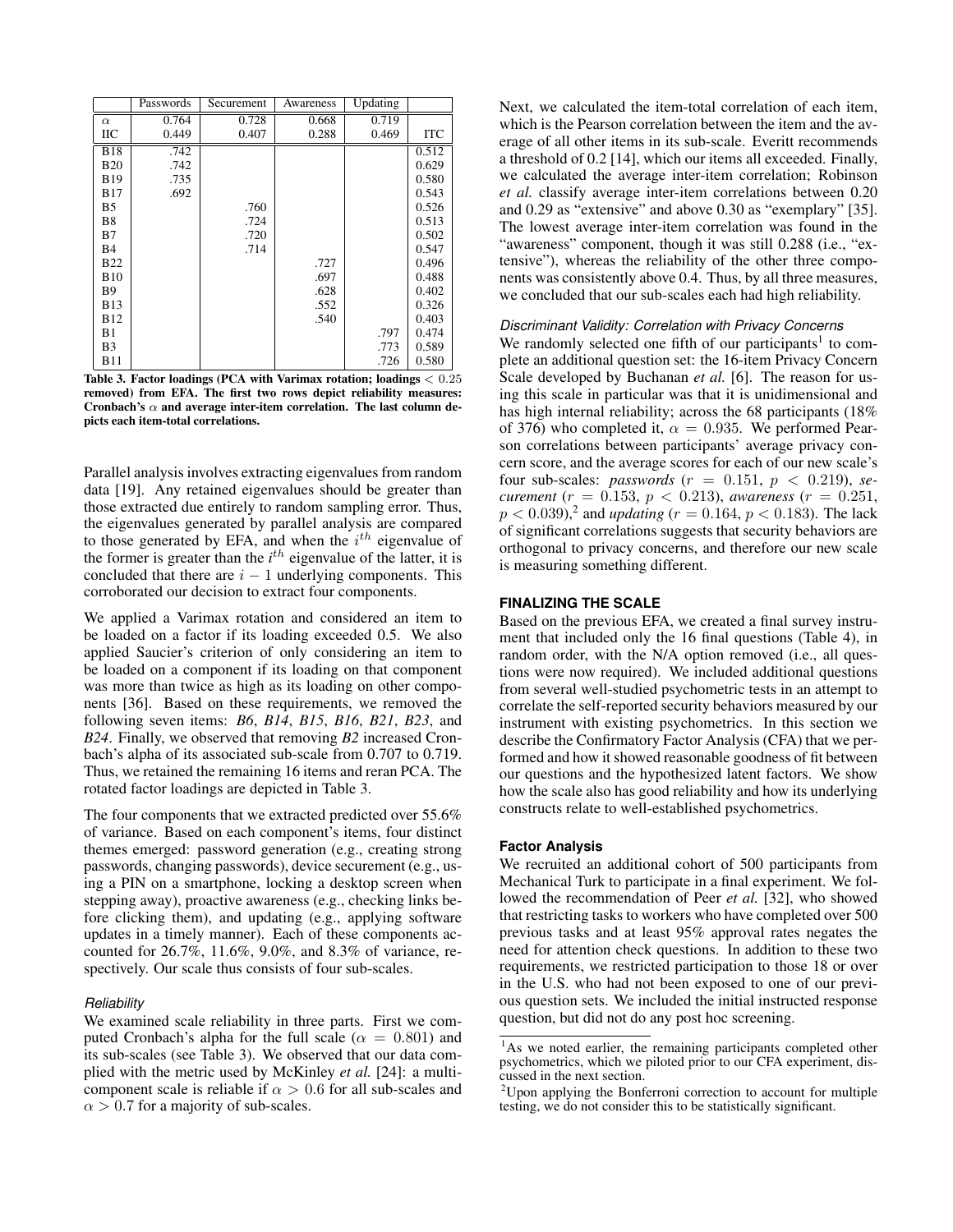| #               | <i>Device Securement</i> (28.47% of variance explained; $\lambda = 4.555$ )                                                        | $\mu$ | $\sigma$ |
|-----------------|------------------------------------------------------------------------------------------------------------------------------------|-------|----------|
| F4              | I set my computer screen to automatically lock if I don't use it for a prolonged period of time.                                   | 3.20  | 1.559    |
| F <sub>6</sub>  | I use a password/passcode to unlock my laptop or tablet.                                                                           | 3.78  | 1.525    |
| F <sub>3</sub>  | I manually lock my computer screen when I step away from it.                                                                       | 2.63  | 1.343    |
| F <sub>5</sub>  | I use a PIN or passcode to unlock my mobile phone.                                                                                 | 3.21  | 1.733    |
| #               | <i>Password Generation</i> (12.95% of variance explained; $\lambda = 2.071$ )                                                      | $\mu$ | $\sigma$ |
| F12             | I do not change my passwords, unless I have to."                                                                                   | 2.65  | 1.091    |
| F13             | I use different passwords for different accounts that I have.                                                                      | 3.75  | 1.037    |
| F15             | When I create a new online account, I try to use a password that goes beyond the site's minimum requirements.                      | 3.31  | 1.096    |
| F14             | I do not include special characters in my password if it's not required."                                                          | 3.30  | 1.292    |
|                 |                                                                                                                                    |       |          |
| #               | <i>Proactive Awareness</i> (8.36% of variance explained; $\lambda = 1.337$ )                                                       | $\mu$ | $\sigma$ |
| F8              | When someone sends me a link, I open it without first verifying where it goes. <sup><math>r</math></sup>                           | 4.01  | 1.014    |
| F11             | I know what website I'm visiting based on its look and feel, rather than by looking at the URL bar. <sup>r</sup>                   | 3.17  | 1.077    |
| F <sub>16</sub> | I submit information to websites without first verifying that it will be sent securely (e.g., SSL, "https://", a lock icon)."      | 3.69  | 1.102    |
| F10             | When browsing websites, I mouseover links to see where they go, before clicking them.                                              | 3.69  | 1.027    |
| F7              | If I discover a security problem, I continue what I was doing because I assume someone else will fix it. <sup><math>r</math></sup> | 4.08  | 0.976    |
| #               | <i>Updating</i> (6.77% of variance explained; $\lambda = 1.082$ )                                                                  | $\mu$ | $\sigma$ |
| F1              | When I'm prompted about a software update, I install it right away.                                                                | 3.07  | 1.035    |
| F <sub>2</sub>  | I try to make sure that the programs I use are up-to-date.                                                                         | 3.78  | 0.890    |

<span id="page-6-0"></span>Table 4. The final questions for the Security Behavior Intentions Scale and associated sub-scales. The means of reverse-scored questions (denoted by r ) have been recoded. The final question numbers have been enumerated from F1-F16 in order to differentiate them from prior exploratory questions. Responses were reported on the following scale: *Never (1)*, *Rarely (2)*, *Sometimes (3)*, *Often (4)*, and *Always (5)*.

Participants' genders were split fairly evenly: 46.8% were female, 52.8% were male, and two declined to specify. Participants' ages ranged from 19 to 71 ( $\mu = 34.3$ ,  $\sigma = 10.78$ ), median income was between \$35,000 and \$50,000, and 37.8% of participants held bachelor's degrees (an additional 14% had completed some or more graduate school). We therefore believe our sample is comparable to our previous samples and is also representative of the U.S. online population.

We performed PCA using a Varimax rotation, extracted four components, and observed that all items were loaded on the same unique component that they were in the previous experiment. These four components predicted 56.6% of variance, and are shown in Table [4](#page-6-0) along with the mean responses.

Next, we performed CFA by examining the goodness-of-fit of our data to the latent variable model. Multiple metrics showed that our data adhered to the model. We did not rely on the chi-square goodness-of-fit test, because of our large sample size [\[44\]](#page-9-23). Instead, we examined the relative chi-square [\[28\]](#page-9-24), the Root Mean Square Error of Approximation (RMSEA), the Standardized Root Mean Square Residual (SRMR), the Comparative Fit Index (CFI), and the Tucker-Lewis Index (TLI).

Our relative chi-square statistic,  $\chi^2/df$ , was approximately 2.71. While there is no firm consensus on the exact cutoff value to indicate a "good" fit, our statistic is below 3, which is the more stringent requirement recommended by Hair *et al.* [\[18\]](#page-8-14). Our analysis yielded a RMSEA of 0.058 and a SRMR of 0.050, which are both below recommended cutoff points; Hu and Bentler recommend a cutoff of 0.06 for RMSEA and 0.08 for SRMR [\[20\]](#page-8-17). Finally, our CFI and TLI were 0.920 and 0.902, respectively, which are above the 0.90 cutoff recommended by Netemeyer *et al.* [\[29\]](#page-9-6).

#### **Reliability**

We calculated the composite reliability of the four sub-scales (Table [5\)](#page-6-1) [\[17\]](#page-8-18). Since these values are all above the threshold of 0.6 recommended by Bagozzi and Yi [\[3\]](#page-8-19). Additionally,

|     | Securement | Passwords | Awareness | Updating |
|-----|------------|-----------|-----------|----------|
| CR  | 0.78       | 0.78      | 0.64      | 0.69     |
| ICC | 0.89       | 0.86      | 0.81      | $_{0.8}$ |

<span id="page-6-1"></span>Table 5. Each sub-scale's composite reliability (CR) and average measures intraclass correlation coefficient (ICC) during test-retest.

we conducted a test-retest procedure to make sure responses were stable over time. Eleven days after our 500 participants had completed our survey, we invited them to participate in a followup survey for an additional \$1 payment. Of the 500 invited, 354 participated. We calculated the average measures intraclass correlation coefficient between their sub-scale average scores (Table [5\)](#page-6-1), and found that all of them were above the 0.6 threshold recommended by Weir [\[45\]](#page-9-25).

#### **Relation to Psychological Constructs**

We explored whether certain psychological constructs may be correlated with an individual's security behaviors. Thus, participants completed several additional scales:

- Domain-Specific Risk-Taking Scale (DoSpeRT) [\[4\]](#page-8-4), which measures propensity for risk-taking across five dimensions: ethical (1), financial (2), health/safety (3), recreational  $(4)$ , and social  $(5)$ .
- General Decision-Making Style (GDMS) [\[37\]](#page-9-26), which measures how people approach decision-making with regard to five dimensions: rational (1), avoidant (2), dependent (3), intuitive (4), and spontaneous (5).
- Need for Cognition (NFC) [\[7\]](#page-8-20), which is a unidimensional scale that measures the propensity to engage in "cognitive endeavors."
- Barratt Impulsiveness Scale (BIS) [\[31\]](#page-9-9), which measures impulsivity across three dimensions: attention (1), motor (2), and non-planning (3).
- Consideration for Future Consequences (CFC) [\[21\]](#page-8-5), which is a unidimensional scale measuring how much attention people pay to long-term consequences.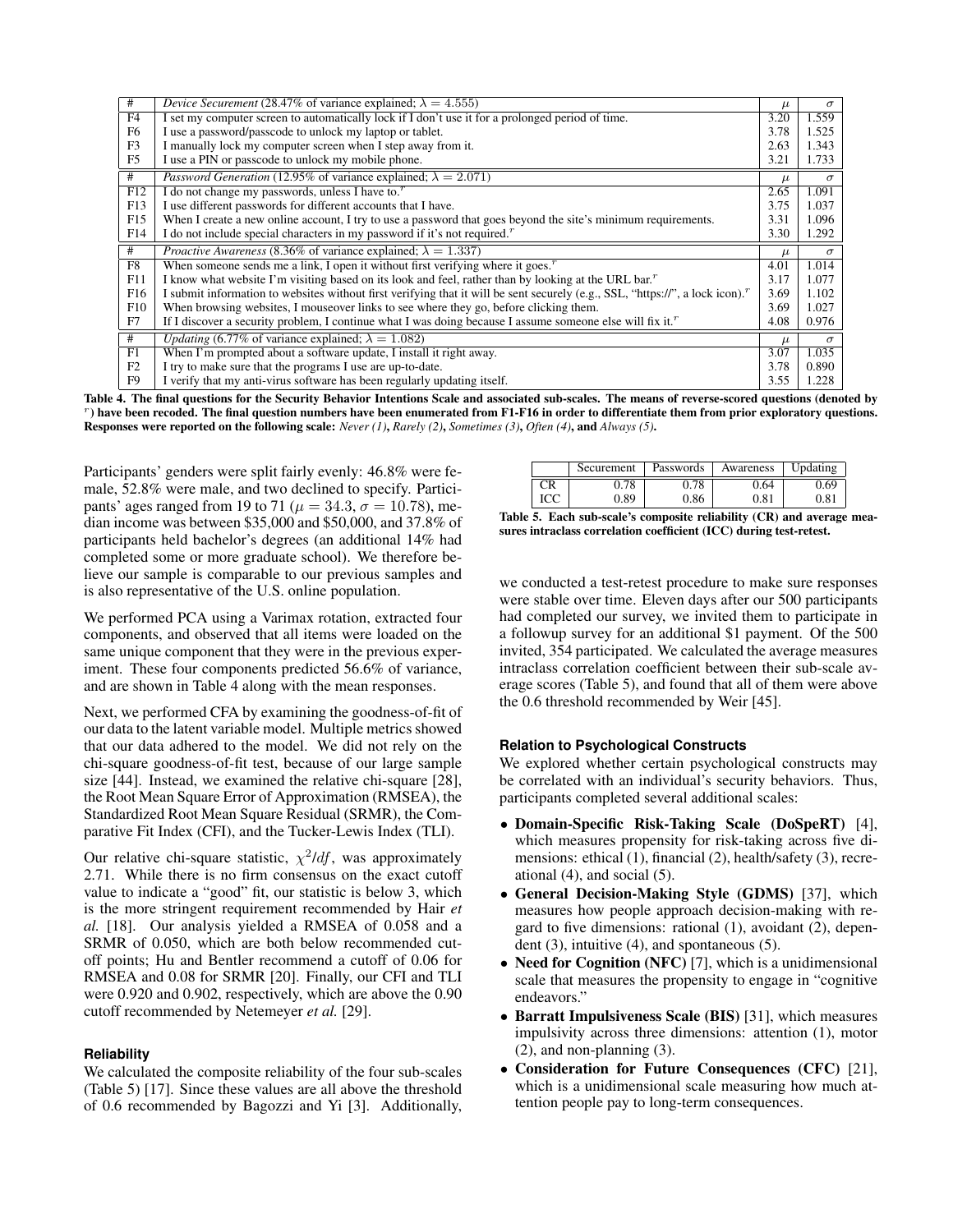|                      | Securement | Passwords         | Awareness   | Updating    |
|----------------------|------------|-------------------|-------------|-------------|
| DoSpeRT <sub>1</sub> |            | $***-201$         | $***$ - 226 | $** - 201$  |
| DoSpeRT <sub>2</sub> |            |                   |             |             |
| DoSpeRT <sub>3</sub> |            |                   | **-.204     | $***-164$   |
| DoSpeRT <sub>4</sub> |            |                   |             |             |
| DoSpeRT <sub>5</sub> |            | $*$ .141          |             |             |
| GDMS <sub>1</sub>    |            | $**.145$          | $***.224$   | $**.229$    |
| GDMS <sub>2</sub>    | $* - 133$  | **-.220           | **-.230     | $***-247$   |
| GDMS <sub>3</sub>    |            |                   | $***-157$   |             |
| GDMS <sub>4</sub>    |            |                   |             |             |
| GDMS <sub>5</sub>    |            |                   |             | $* - 129$   |
| NFC.                 | $**.164$   | $**.290$          | $***.231$   | $*$ 253     |
| $BIS_1$              |            | $\sqrt{18}$ - 243 | $* - 140$   | $** - 218$  |
| BIS <sub>2</sub>     |            |                   | $***-147$   | $***-145$   |
| BIS <sub>3</sub>     |            | $***-0.235$       | $***-171$   | $***-0.247$ |
| <b>CFC</b>           | **<br>.184 | $** 317$          | $** .307$   | $** .303$   |

<span id="page-7-0"></span>Table 6. Correlations between sub-scales and various psychometrics.  $*_p$  < 0.005,  $*_p$  < 0.001.

Because this work is exploratory, we performed Pearson correlations rather than building a regression model (Table [6\)](#page-7-0). To counteract effects from repeated testing, we only report correlations significant at the  $p < 0.005$  level. Across all four sub-scales, participants who were more inquisitive (as determined by the NFC scale) were more likely to report engaging in better security practices. We also noted that the highest correlation across all four sub-scales was with consideration for future consequences (CFC), suggesting that good security behaviors are tied to long-term thinking.

Our initial hypothesis was that willingness to take risks involving health or safety would be inversely correlated with computer security behaviors; we observed this was true, but only for behaviors involving proactive awareness and keeping software updated. Similarly, across all four sub-scales, people who engaged in "better" security behaviors were less likely to procrastinate (as determined by the GDMS avoidant sub-scale). People scoring low on GDMS dependence scored high on SeBIS awareness; being proactive about computer security means *not* relying on other people. Many of the security behaviors also correlated inversely with impulsivity: this suggests that adhering to security advice involves foresight.

# **DISCUSSION**

The final Security Behavior Intentions Scale (SeBIS) consists of 16 items, which map uniquely onto four factors: device securement (locking devices using passwords, PINs, etc.), password generation (creating and using passwords), proactive awareness (noticing and taking into account environmental security cues), and updating (ensuring software is up-to-date). The scale showed high psychometric properties: all subscales were internally consistent, all items loaded highly on their respective component and did not load highly on other components, correlations between sub-scales were low, two administrations of the same test to the same sample showed high correlations, and some of the sub-scales were correlated with some other, well-established, psychological constructs.

Both researchers and practitioners can use this new scale for various ends. Researchers may use it to measure intended security behaviors and examine how these change between different populations, over time, or following educational interventions. They may also use the scale to determine users' involvement in security-related situations, which could mediate how users may respond to different security mitigations. For example, researchers who are interested in compliance with security warnings may use the scale to explore whether some types of warnings are more effective for one type of user or another. The scale may also be used to explore its predictive ability of real world behaviors (e.g., falling for phishing attacks) and estimate the effectiveness of various interventions (e.g., security education) by measuring changes in the scale following the interventions, and over time.

Practitioners may use this scale in various organizational settings. First, they may use it to estimate the security behaviors among their employees and to identify prevalent weaknesses which could then be remedied using targeted interventions. This may help reduce the cost, and increase the effectiveness, of organizational training aimed at improving end-user security behavior. Second, they may use the scale to examine the common behaviors among their employees in order to try to match the organization's security policy with employees' natural behavior. For example, if an organization realizes that many of its employees do not lock their computers when stepping away, the organization may instigate a policy of forcing all computers to be locked after a short period of idle time. Lastly, managers may use the scale to identify "extreme" individuals (both on the high and low ends of the scale) and take targeted actions toward these individuals (e.g., reward the highly secure ones and educate the lowly secure ones).

Another potential implication of this scale could be for public policy. As described in the beginning, current computer security recommendations targeted at end-users are highly scattered, inconclusive and inconsistent. This could be very confusing to end-users who are not highly educated on this topic. Instead, a different type of policy, or set of policies, could be formed if policy makers knew the current prevalent attitudes and behaviors of the general public. The scale we developed can help assess these attitudes and behaviors on a large scale, and inform policy makers on the specific domains and situations that pose a potentially higher risk due to users' lower adherence to security standards.

# **Future Work**

While we established the reliability and content validity of SeBIS in this paper, there is still much work to be done. We showed that it correlates with several well-studied psychometrics. However, it is unclear how they interact with each other and how they could be used to predict security behaviors. In future work, we expect to perform studies to examine other psychometrics and build a predictive model. One of our ultimate goals is to be able to use existing psychometrics to infer a user's computer security attitudes and behaviors so that adequate mitigations can be tailored to their needs and abilities based on observations of other behaviors.

Some may be concerned that SeBIS targets both personal and business contexts at the same time. While the final scale contains questions that are likely to be *impacted* by workplace policies (e.g., screen locking, software updates), we believe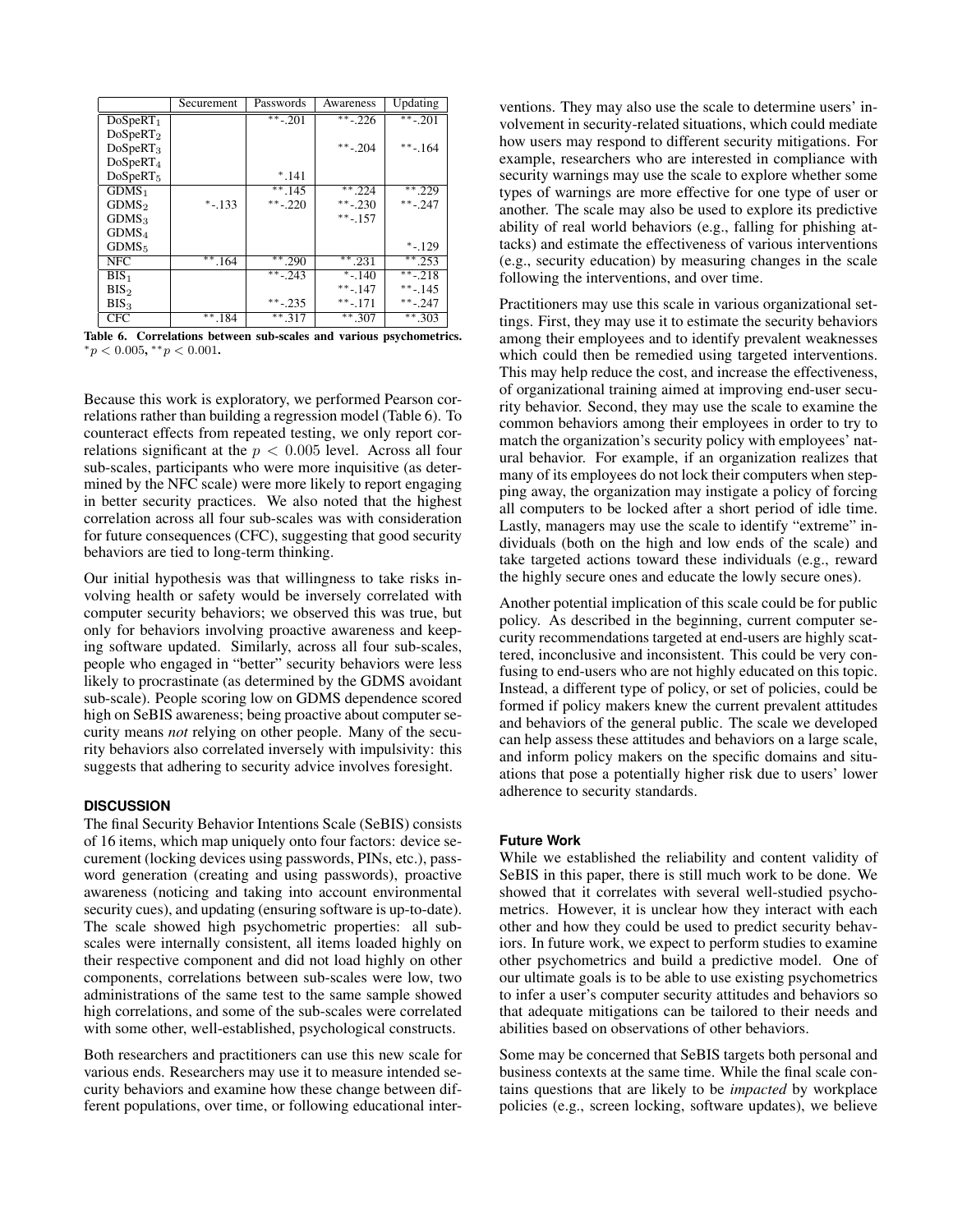this is a minor concern: like the vast majority of psychometric tests, responses are self-reported, and self-reports are impacted by exogenous factors (i.e., not just personal factors). We do not presume to explain *why* people report behaving the way they do, just how secure they report behaving. In fact, if our measure is impacted by policies, it actually makes it more relevant for organizational experiments: it can show how a change in workplace policy affected (or failed to affect) employee behaviors. Still, we agree that this issue does need to be addressed empirically, which is why studies are needed to compare SeBIS results between corporate and home users.

Similarly, while SeBIS is reliable and stable over time, it is not clear how well it correlates with actual security behaviors, since it only measures intentions. We plan to perform experiments to examine how each of its component sub-scales correlate with behaviors, as well as how other psychometrics could be used to predict computer security behaviors. Given its demonstrated reliability and discriminant validity, our results show that SeBIS is still a useful tool for measuring *intentions* and how they might change over time or vary between individuals. However, if construct validity is also strong, then in many cases SeBIS may be a reasonable substitute for performing costly and time-consuming laboratory experiments.

# **ACKNOWLEDGMENTS**

This work was supported by NSF under award CNS-1343433. We would also like to thank Alessandro Acquisti, Chris Hoofnagle, Diogo Marques, David Wagner, members of the Berkeley Laboratory for Usable and Experimental Security (BLUES), and Refjohürs Lykkewe.

# <span id="page-8-8"></span>**REFERENCES**

- 1. Acquisti, A., and Grossklags, J. Losses, gains, and hyperbolic discounting: An experimental approach to information security attitudes and behavior. In *Proceedings of The 2nd Annual Workshop on Economics and Information Security (WEIS '03)* (2003).
- <span id="page-8-9"></span>2. Acquisti, A., and Grossklags, J. Privacy and rationality in individual decision making. *IEEE Security & Privacy* (January/February 2005), 24–30.
- <span id="page-8-19"></span>3. Bagozzi, R. P., and Yi, Y. On the evaluation of structural equation models. *Journal of the academy of marketing science 16*, 1 (1988), 74–94.
- <span id="page-8-4"></span>4. Blais, A.-R., and Weber, E. U. A domain-specific risk-taking (dospert) scale for adult populations. *Judgment and Decision Making 1*, 1 (2006), 33–47.
- <span id="page-8-7"></span>5. Bossler, A. M., and Holt, T. J. The effect of self-control on victimization in the cyberworld. *Journal of Criminal Justice 38*, 3 (2010), 227–236.
- <span id="page-8-10"></span>6. Buchanan, T., Paine, C., Joinson, A. N., and Reips, U.-D. Development of measures of online privacy concern and protection for use on the internet. *Journal of the American Society for Information Science and Technology 58*, 2 (2007), 157–165.
- <span id="page-8-20"></span>7. Cacioppo, J. T., Petty, R. E., and Feng Kao, C. The efficient assessment of need for cognition. *Journal of personality assessment 48*, 3 (1984), 306–307.
- <span id="page-8-6"></span>8. Copes, H., Kerley, K. R., Huff, R., and Kane, J. Differentiating identity theft: An exploratory study of victims using a national victimization survey. *Journal of Criminal Justice 38*, 5 (2010), 1045–1052.
- <span id="page-8-1"></span>9. Cranor, L. F. A framework for reasoning about the human in the loop. In *Proceedings of the 1st Conference on Usability, Psychology, and Security*, USENIX Association (Berkeley, CA, 2008).
- <span id="page-8-11"></span>10. Crowne, D. P., and Marlowe, D. A new scale of social desirability independent of psychopathology. *Journal of consulting psychology 24*, 4 (1960), 349.
- <span id="page-8-0"></span>11. DeVellis, R. F. *Scale Development: Theory and Applications*, 2nd ed., vol. 26 of *Applied Social Research Methods Series*. Sage Publications, 2003.
- <span id="page-8-2"></span>12. Egelman, S., Cranor, L. F., and Hong, J. You've been warned: An empirical study of the effectiveness of web browser phishing warnings. In *Proceeding of The 26th SIGCHI Conference on Human Factors in Computing Systems*, CHI '08, ACM (New York, NY, USA, 2008), 1065–1074.
- <span id="page-8-12"></span>13. Egelman, S., Jain, S., Portnoff, R. S., Liao, K., Consolvo, S., and Wagner, D. Are you ready to lock? understanding user motivations for smartphone locking behaviors. In *Proceedings of the 2014 ACM SIGSAC Conference on Computer & Communications Security*, CCS '14, ACM (New York, NY, USA, 2014).
- <span id="page-8-13"></span>14. Everitt, B. S. *The Cambridge Dictionary of Statistics*. Cambridge University Press, Cambridge, UK, 2002.
- <span id="page-8-15"></span>15. Fabrigar, L. R., Wegener, D. T., MacCallum, R. C., and Strahan, E. J. Evaluating the use of exploratory factor analysis in psychological research. *Psychological methods 4*, 3 (1999), 272.
- <span id="page-8-3"></span>16. Felt, A. P., Ha, E., Egelman, S., Haney, A., Chin, E., and Wagner, D. Android permissions: user attention, comprehension, and behavior. In *Proceedings of the Eighth Symposium on Usable Privacy and Security*, SOUPS '12, ACM (New York, NY, USA, 2012).
- <span id="page-8-18"></span>17. Fornell, C., and Larcker, D. F. Evaluating structural equation models with unobservable variables and measurement error. *Journal of Marketing Research 18*, 1 (1981), pp. 39–50.
- <span id="page-8-14"></span>18. Hair, J. F., Tatham, R. L., Anderson, R. E., and Black, W. *Multivariate Data Analysis*, 6 ed. Prentice Hall, 2006.
- <span id="page-8-16"></span>19. Horn, J. L. A rationale and test for the number of factors in factor analysis. *Psychometrika 30*, 2 (1965), 179–185.
- <span id="page-8-17"></span>20. Hu, L.-t., and Bentler, P. M. Cutoff criteria for fit indexes in covariance structure analysis: Conventional criteria versus new alternatives. *Structural Equation Modeling: A Multidisciplinary Journal 6*, 1 (1999), 1–55.
- <span id="page-8-5"></span>21. Joireman, J., Shaffer, M. J., Balliet, D., and Strathman, A. Promotion orientation explains why future-oriented people exercise and eat healthy evidence from the two-factor consideration of future consequences-14